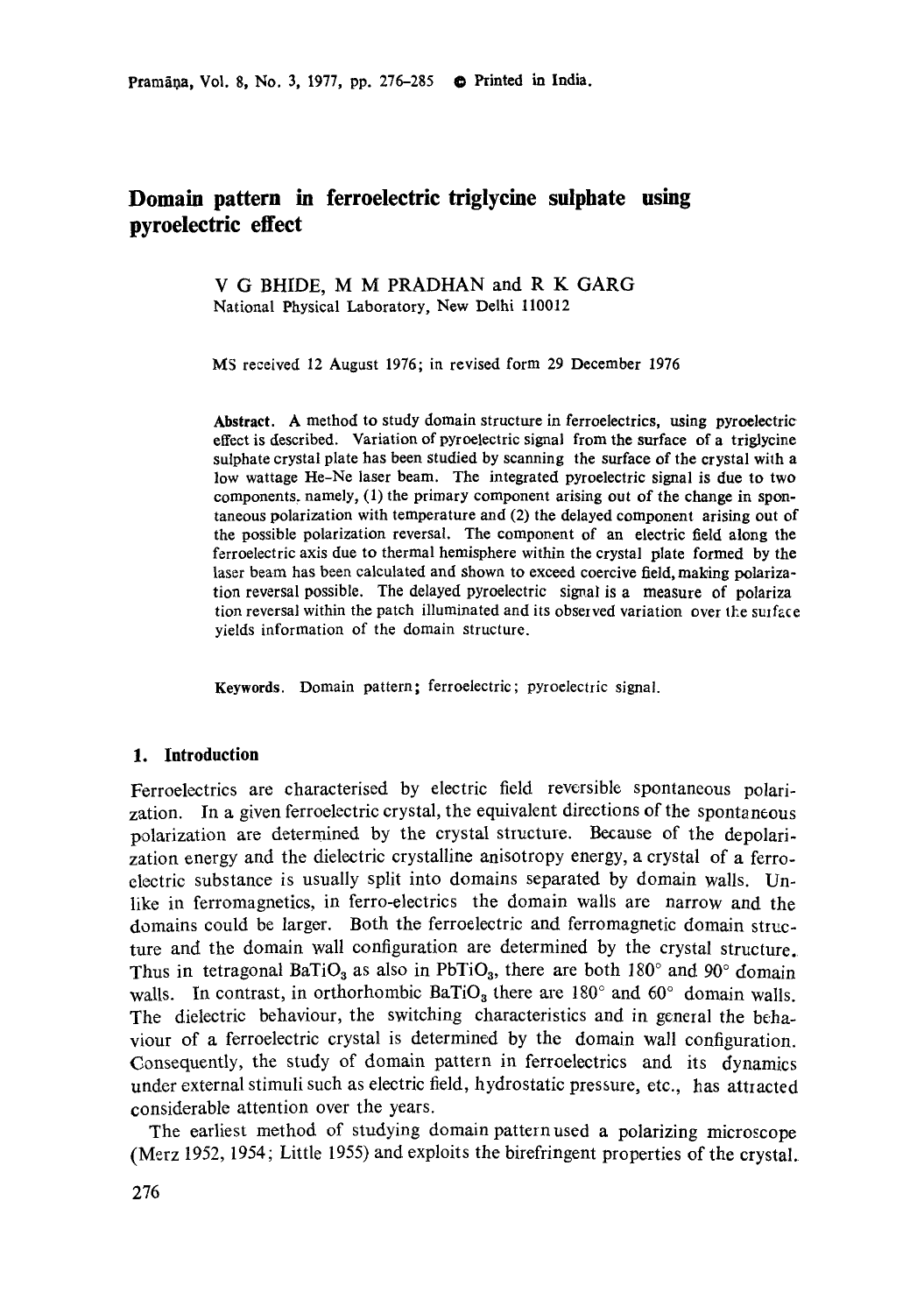

Figure 1. Domain pattern in triglycine sulphate crystal plate by etching technique.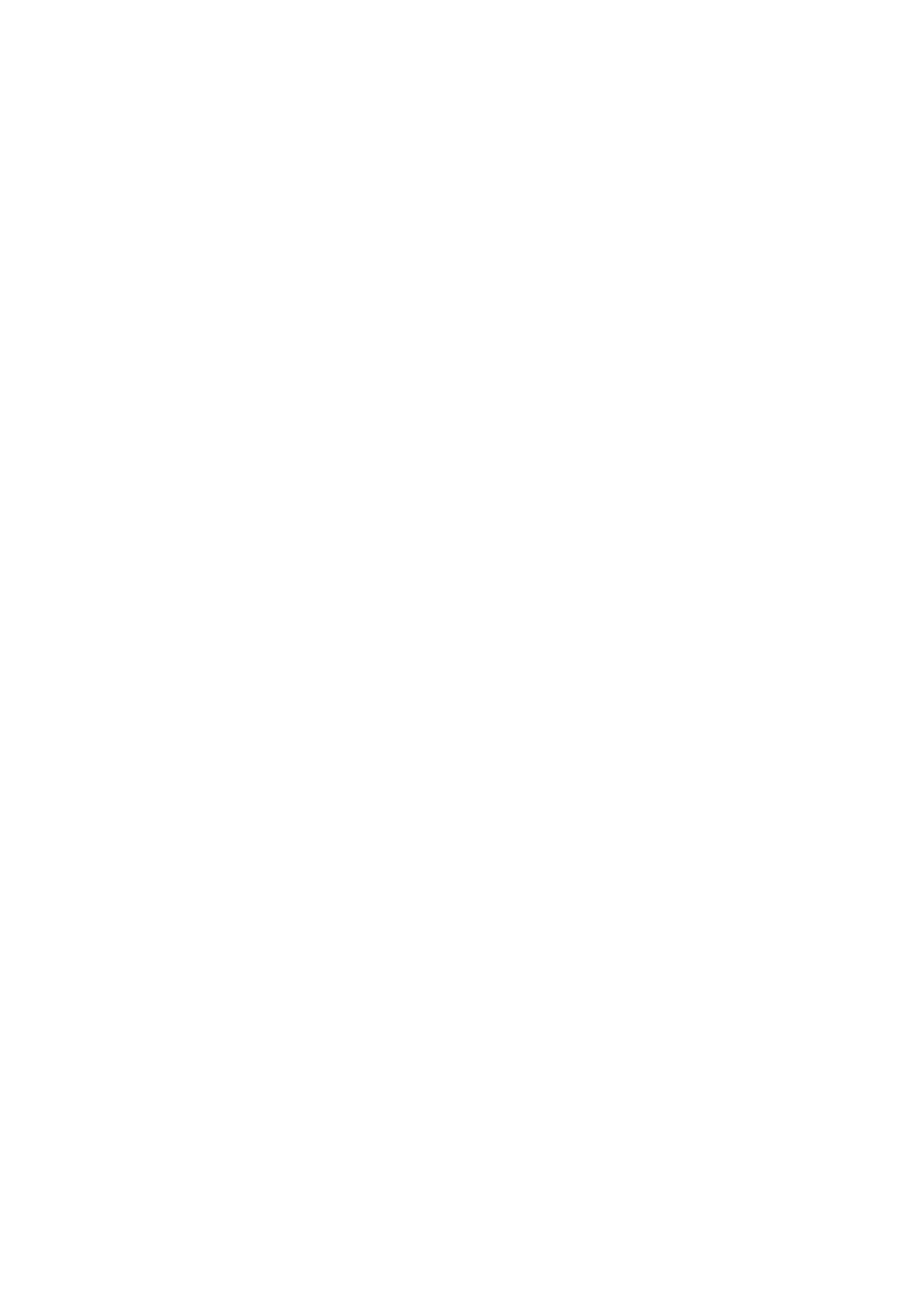The other one is due to Bhide and co-workers (Bhido *et al* 1961, 1963, 1965) who used multiple beam interference technique to study surface deformation caused by domain walls. This method is ideally suited to the study of 90 ° domain walls in tetragonal pervoskites and 60° domain walls in orthorhombic ferroelectric pervoskites. Chemical etching (Hooten and Merz 1955, Pearson and Feldmann 1959) has also been used to delineate the 180° domain walls. Colloidal suspensions (Pearson and Feldmann 1959) in insulating organic liquids have also been used to observe antiparallel domains. All these methods have their own advantages and limitations.

Ghynoweth (1956) first showed that when a light beam falls on the surface of a ferroelectric crystal, one can observe pyroelectric signal. This is essentially because of the change in spontaneous polarization associated with temperature rise caused by irradiation. Using this method, Chynoweth studied the variation of spontaneous polarization with temperature. This observation also provided a clue to the development of currently commercially available pyroelectric infrared detectors. Hadni *et al* (Hadni *et al* 1970, 1971, 1973 b) showed that in addition to the pyroelectric signal, one observes a delayed signal when the crystal is irradiated with a He-Ne laser beam. This delayed signal was shown to be due to the polarisational reversal. Hadni *et al* (1972, 1973 a, 1974, 1975) have further utilised this method for obtaining pyroelectric map of the crystal. In this paper, we describe a method of delineating domain pattern in TGS using integrated pyroelectric signal.

## **2. Domain pattern in ferroeleetrie triglyeine sulphate**

Triglycine sulphate crystallises in the monoclinic structure and the ferroelectric axis corresponds to the b axis of the crystals (Hoshino *et al* 1959). In this crystal. one observes only 180° domain walls separating antiparallel domains. Using etching and powder techniques, Ghynoweth and Feldmann (1960) observed domain pattern in TGS under normal and thermal shock conditions. Normally, the crystal surface is found to compose of small and large lentiles which represent domains. These are long in the direction of the ferroeleetric axis and narrow in the direction right angles to it. These domains extend up to 1 mm in the crystal. Domain walls do not necessarily lie parallel to the ferroelectric axis. In most cases, large domains are surrounded by an almost regular array of small lentiles. Their major axis is parallel to the major axis of the large lentile. These represent the ends of a long, thin and spike shaped domains. Sometimes, these small lentiles do not have a distinct lentieular shape but appear as small multiwrinkled areas. A typical domain pattern of our TGS crystal plate taken by etching method is shown in figure 1.

## **3. Experimental**

Single crystals of triglycine sulphate were grown from the solution following the method described elsewhere (Garg and Pradhan 1975). These crystals were cut perpendicular to the ferroleleotrio axis and in the present investigation 150 micron thick crystal plates were used. One surface of the crystal plato perpendicular to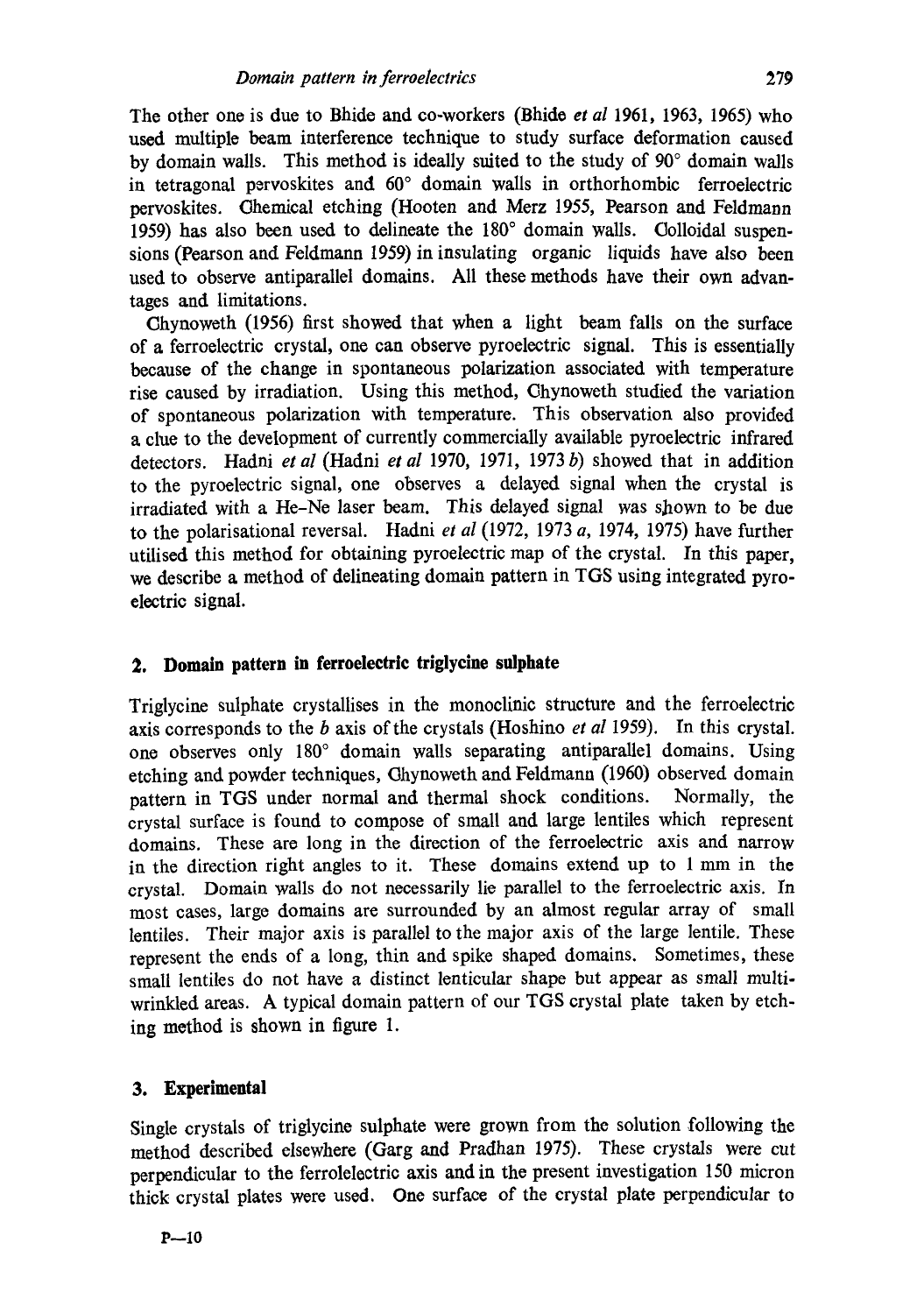the ferroelectric axis was coated with a thin transparent coating (about 200 A.U.) of gold. The crystal was fixed on the opposite surface to a metal block with the help of conducting cement. These two surfaces formed the electrodes. Radiation from 2 mW He-Ne laser was used for the study of pyroelectric signal. Intensity of the laser beam could be reduced to a desired value with the help of a neutral density filter. The laser light was focussed on the crystal surface coated with gold to a spot of 40  $\mu$ m diameter with a lens. The radiation from the laser was modulated by a fixed frequency mechanical chopper. The crystal surface was scanned by giving displacement along the x and the y axes of the crystal surface; the z axis being along the laser beam. The line section of the crystal was scanned by giving a displacement of 20  $\mu$ m to the crystal along the x axis relative to the focal spot. After a given section was scanned, the crystal was displaced for another line scan along the y axis by a distance of 20  $\mu$ m. This way the whole crystal surface was scanned.

One megohm resistance was connected across the two electrodes. The signal across this resistance was fed to a FET preamplifier and PNP transistor. The output of a preamplifier was fed to a tuned amplifier which was set to the chopping frequency. The experimental set up is shown in figure 2.

### **4. Results and discussion**

Figure 3 shows the variation of pyroelectric signal when different line sections were scanned by the laser beam. Eight such measurements are shown in a threedimensional pattern in figure 4. It is seen that the pyroeleetric signal varies over the section and there are certain regions over which pyroelectric signal is more than the average. From the three dimensional representation of the pyroelectric response of the crystal, we have determined the areas on the crystal



**Figure** 2. Schematic diagram of experimental set-up.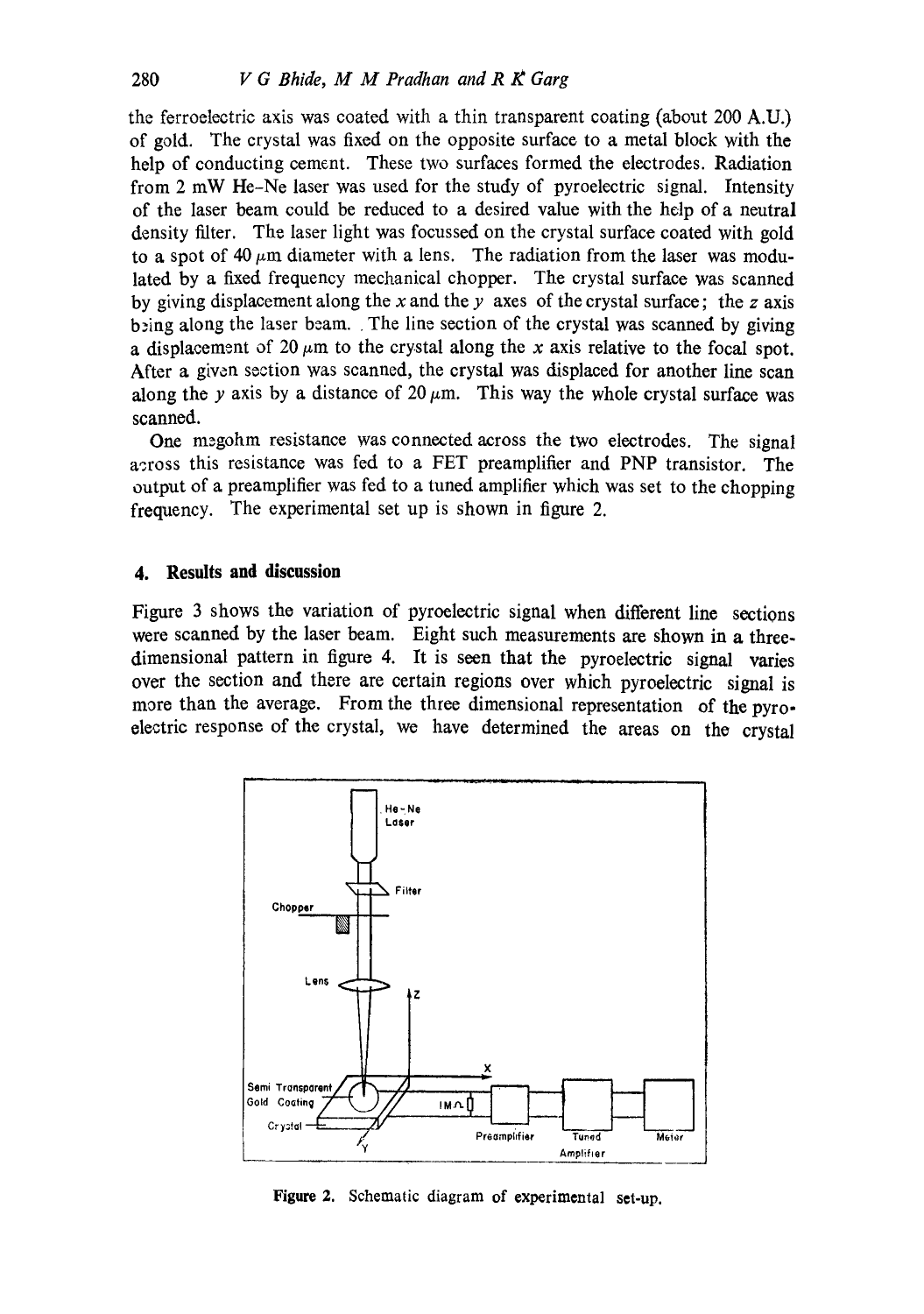

Figure 3. Variation of pyroelectric signal along x-axis, been taken at an interval of 20 microns along y-axis. The two curves have

surface which give higher pyroelectric signal. These areas are shown in figure 5. It is tempting in view of the similarity between this pattern and the typical domain pattern on a ferroelectric TGS to conclude that these areas represent the lenticular domains. However, before we do this, we may first discuss as to what happens when the laser beam irradiates the crystals and what does the pyroelectric signal represent.

When a laser beam is incident on the surface, the temperature of the crystal over which radiation falls, increases. It can be safely assumed that the heat wave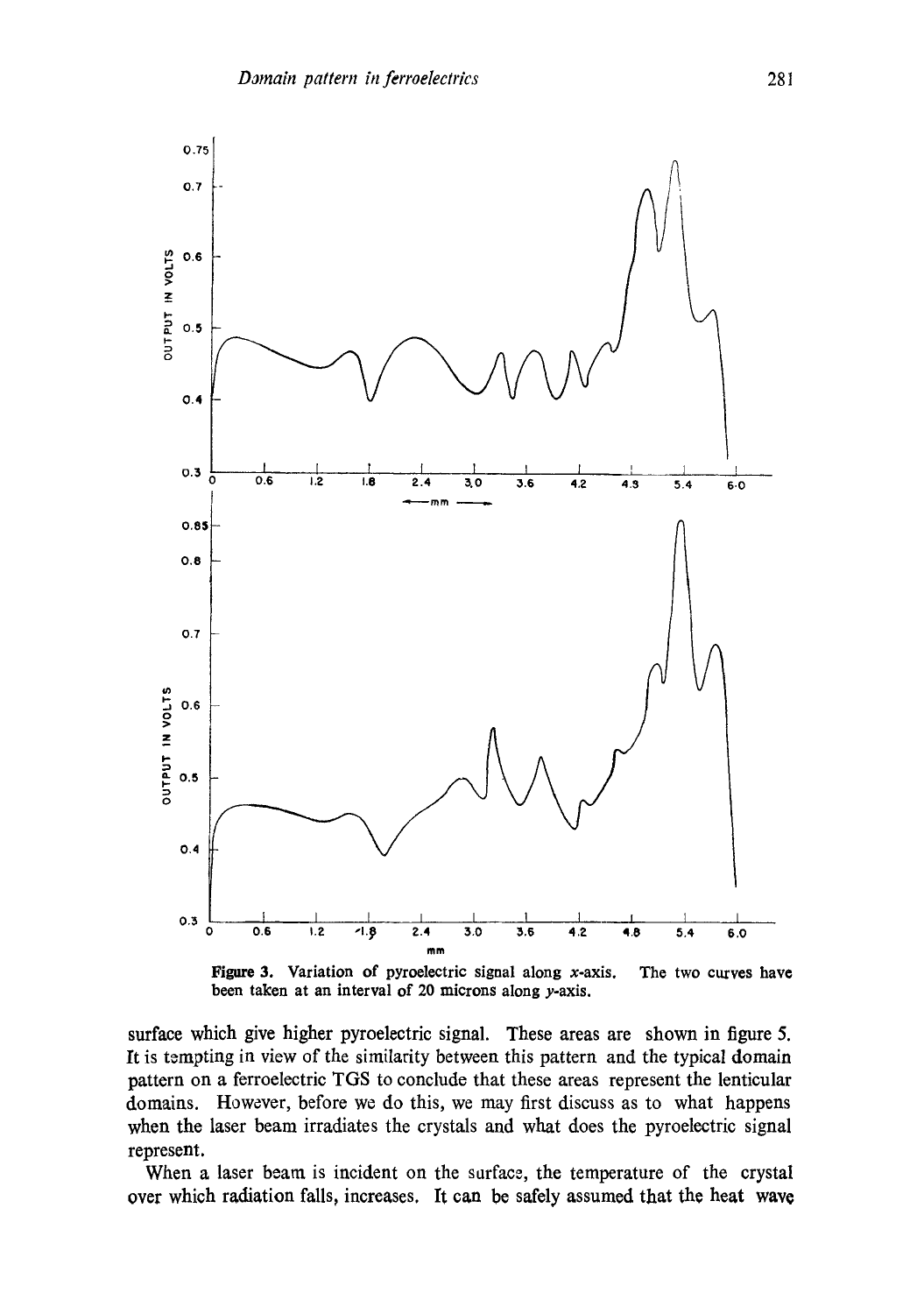

Figure 4. Three dimensional representation of pyroelectric signal for eight different measurements which were taken at an interval of 20 microns along  $y$  axis.



Figure 5. Domain pattern as revealed by pyroelectric signal in figure 4.

front is hemispherical with higher temperature inside the hemisphere. Let *Ps*  be the spontaneous polarization of the crystal at a temperature T and  $Ps + \triangle Ps$ be the spontaneous polarization at a temperature  $T + \triangle T$ ;  $\triangle T$  being the temperature rise of the crystal within the hemisphere. Because of this change in the polarization, a surface charge  $A \cdot \triangle P_s$  is created on the surface of the crystal where A is the electrode area. This gives rise to a voltage signal of  $(A \cdot \triangle Ps)/c =$  $(A/C)$ .  $(dP<sub>S</sub>/dT)$ .  $\triangle T = (A/C)$ .  $\lambda \triangle T$  where  $\lambda$  is the pyroelectric coefficient and  $c$  is the capacity of the crystal. It will be thus seen that the pyroelectric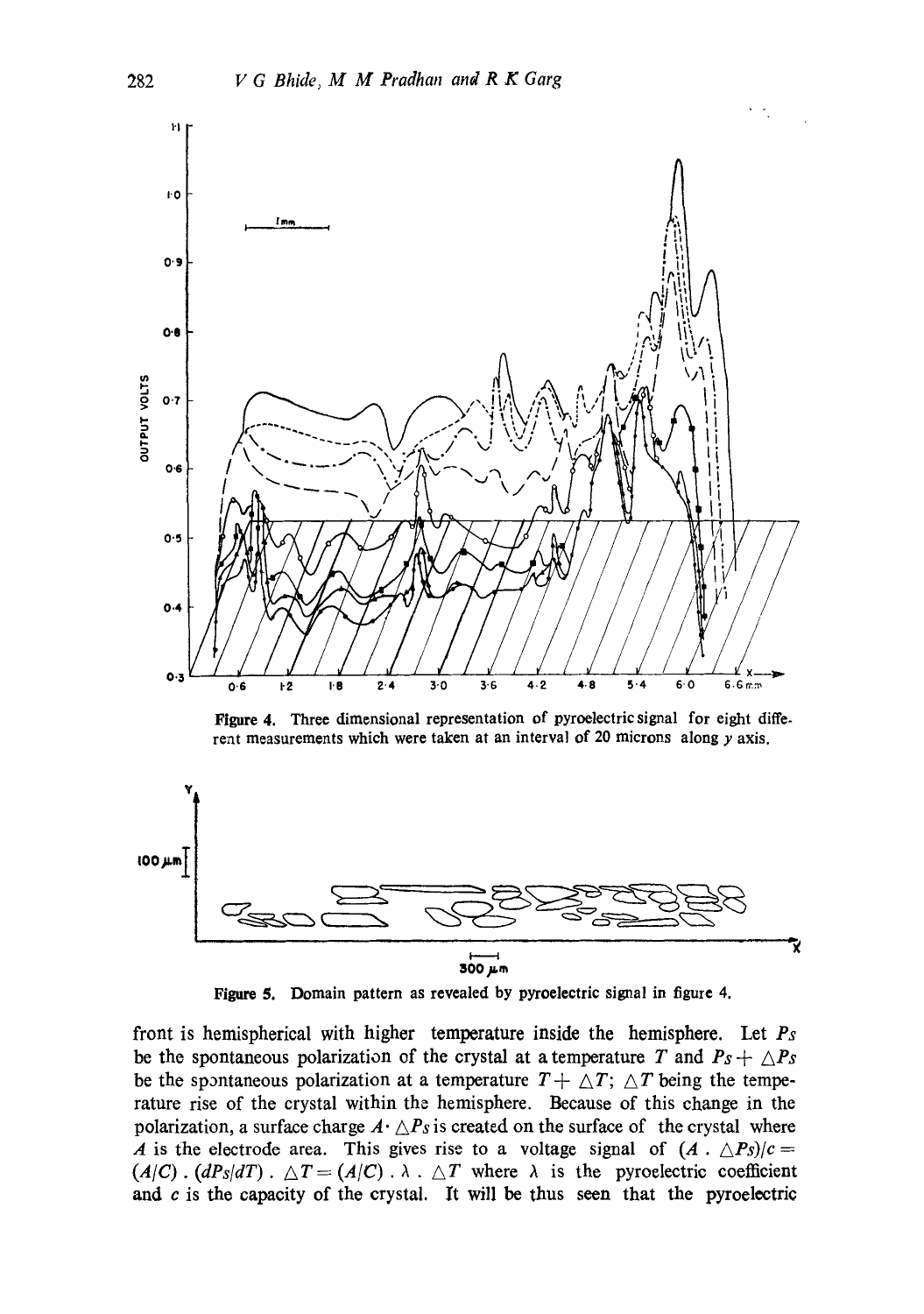signal will rise and when the temperature stabilizes, the signals will become zero. This signal is the primary pyroelectric signal. In addition to this signal, there is another delayed signal which Hadni *et al* (1973 b) have shown to arise because of polarization reversal.

As we have seen earlier, the temperature within the hemisphere is higher  $T + \wedge T$ whereas outside it is lower T. Because of the variation of spontaneous polarisation with temperature, there will be a polarisation discontinuity at the boundary of the hemisphere. Polarisation discontinuities will give rise to charges at the boundary which in turn will create an electric field. In cartesian coordinates, the front electrode may be considered as *xy* plane and z axis lies perpendicular to the crystal face, *i.e.*, along the ferroelectric axis in the present case. The z componeat of electric field can be calculated from the expression given by Hadni *et al*  (1973 b).

$$
E_s = \frac{\lambda}{4\pi\epsilon_0\epsilon_R} \cdot \Delta T \cdot r^2 \int_{a=0}^{2\pi} \int_{\theta=0}^{\pi} \frac{(z-r\cos\theta)\sin\theta\cos\theta d\theta d\theta}{(z^2+r^2-2rz\cos\theta)^{3/2}}
$$

where  $\lambda$  is the pyroelectric coefficient,  $\epsilon_0$  and  $\epsilon_R$  are the dielectric constants in vacuum and the relative dielectric constant along z axis respectively.  $(r, \theta, a)$  are the polar coordinates of any point say  $F$  at the boundary of the hemisphere. We have calculated the values of the field at different values of r for various values of  $\wedge T$ . In a typical case of  $\triangle T = 7^{\circ}$  G; (T = 23°C and T +  $\triangle T = 30^{\circ}$  G), E<sub>n</sub> as a function of r is shown in figure 6. The maximum value of  $E_{\epsilon}(E_{\epsilon}(\text{max}))$  for different values of r is given in the table given below.

It may be noticed that the values of  $E<sub>z</sub>$  are greater than the coercive field (Chynoweth 1959) of the crystal. It is because of this electric field that the region where polarization is against the z axis will switch over. This polarization reversal would give rise to an additional signal which will be delayed with reference to the primary pyroelectric signal.

It is thus clearly seen that the integrated pyroelectric signal is in general made up of two components, namely, (1) primary pyroelectric signal arising out of the variation of spontaneous polarization with temperature (2) the delayed signal arising out of the polarization reversal. In TGS particularly there are only 180° domain walls and antiparallel domains and hence the primary signal is expected to be the same all through the crystal. However, the delayed signal

| r       | $E_a$ (max)                          |
|---------|--------------------------------------|
| $\mu$ m | $\times$ 10 <sup>4</sup> volts/metre |
| 5       | 3.727                                |
| 10      | 3.957                                |
| 20      | 3.909                                |
| 30      | 4.045                                |
|         |                                      |

**Table 1.** Maximum values of  $E_{\rm g}$  as a function of r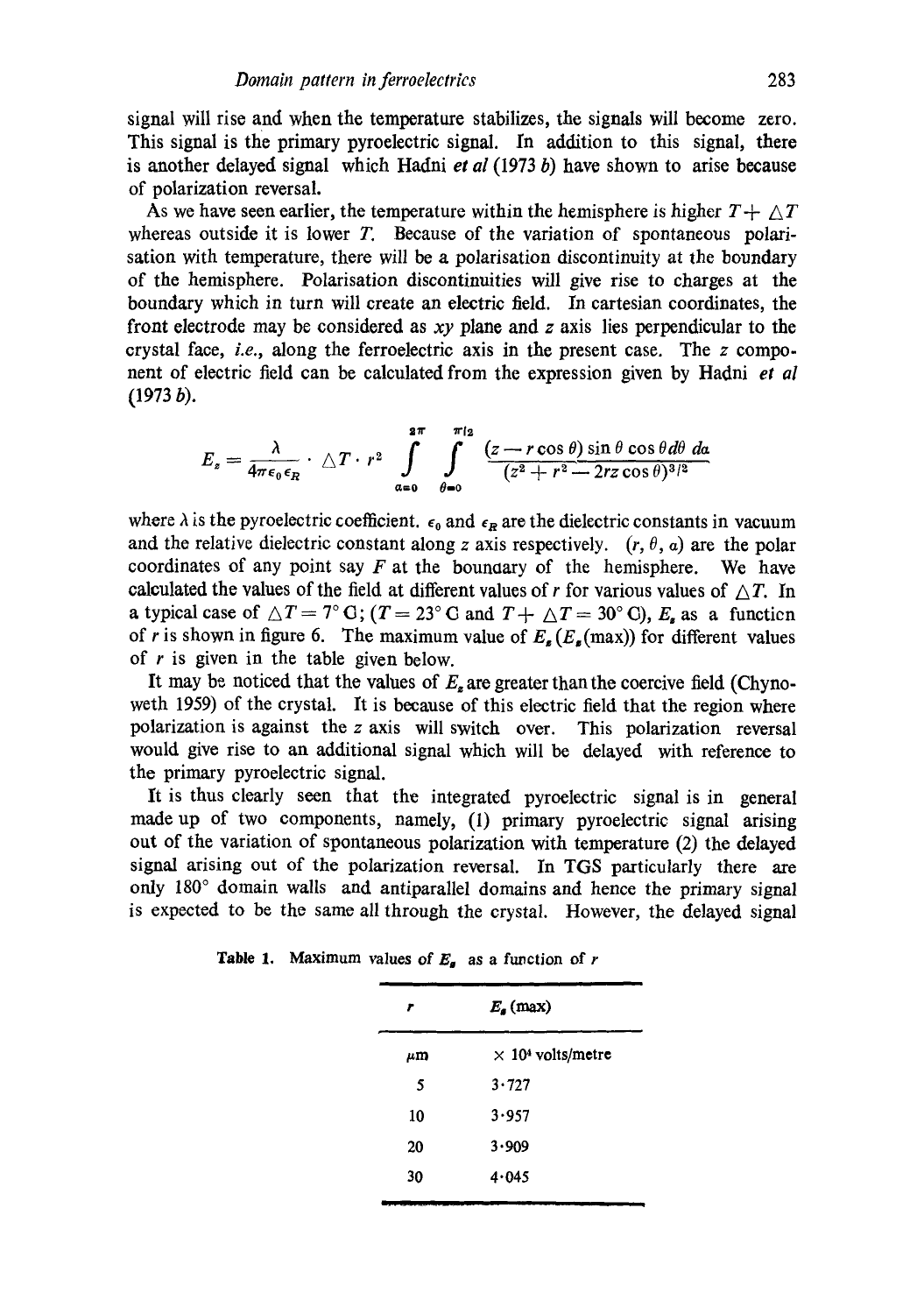

**Figure 6. Variation of electric field along z axis for different values of r.** 

**will vary from region to region. Those areas in which polarisation is already along the z axis, there will be no reversal of polarisation and hence will have negligible delayed signal.** However, regions in which polarisation is along direc**tion opp3site to the z axis, the electric field created by the thermal hemisphere will give rise to polarisation reversal. It is thus seen that delayed signal will vary**  tover the parallel and antiparallel domains. In the case of pervoskite BaTiO<sub>s</sub> in the tetragonal phase, the primary signal will itself vary 90° domain walls in addiion to the change in the delayed signal across the 180<sup>°</sup> domain wall. In view of **the above similarity between figure 1 and the typical domain pattern is not fortituous but the method has delineated the 180 ° domains as shown in figure 5.** 

**This method is nondestructive and can be used for studying domain structure in a variety of ferroelectrics. However, there is a limit to the resolution of small domains and this is determined by the size of the laser beam.** 

#### **Acknowledgement**

**We are thankful to D Sen and P N Puntambaker of Optics Division for helpful**  discussions and providing some optical equipment.

### **References**

**Bhide V G and Bapat N J 1961** *Physica* **27 531** 

- **Bhide V G and Bapat N J 1963** *J, Appl. Phys.* **34 81**
- **Bhide** V G **and Chinmulgund** N 13 1965 *Indian J. Pure Appl. Phys.* 3 253
- **Chynoweth** A G 1956 *J. Appl. Phys.* 27 78
- **Chynoweth** A G 1959 *Phys. Rev.* 113 159
- **Chynoweth A G and Feldmann W L 1960** *J. Phys. Chem. Solids* **15** 225
- **Garg** R. K **and Pradhan** M M 1975 *Nat. Conf. Crystallogr.* **National LPhysical Laboratory, New Delhi**
- Hadni A 1970 Symp. Submillimeter Waves (Polytechnic Inst. of Brooklyn, New York)
- **Hadni A, Perrin J, Thomas R and Schoumacher** P 1971 *Comp. Rendus* 273 537